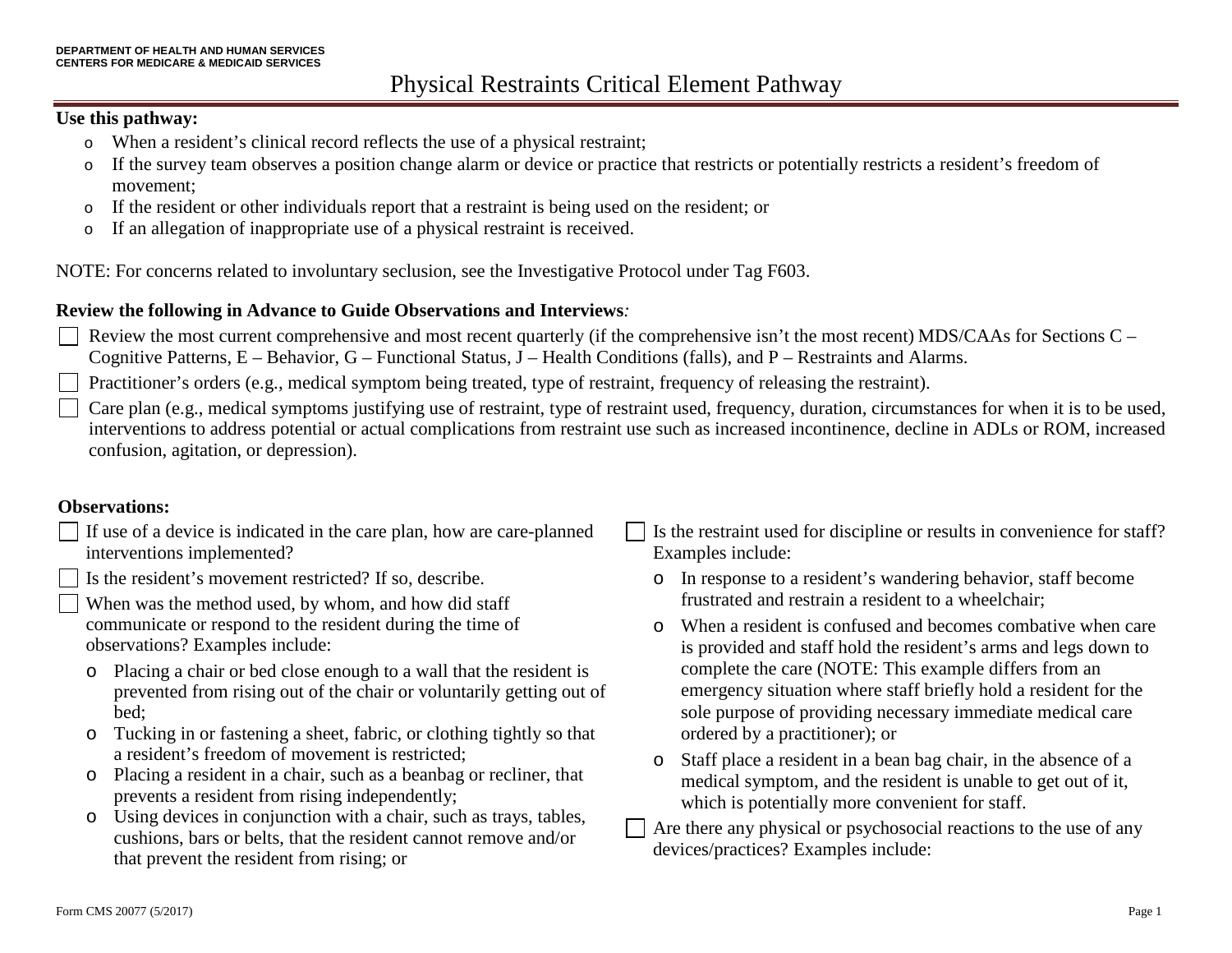- o Holding down a resident in response to a behavioral symptom or during the provision of care.
- How does the resident request staff assistance (e.g., access to the call light, calling out to staff for help, grabbing at staff walking by)? How does staff respond to the resident?
- How often are staff monitoring the resident?
- How often is the resident taken to the bathroom, ambulated, or provided exercises or range of motion?
- When the restraint is released, who released the restraint, for how  $\Box$ long, and how often?
	- Is there a position change alarm in use? If so, why? What is the impact to the resident? For example, is the resident hesitant or afraid to move to avoid setting off the alarm?
- o Attempts to release/remove a device (e.g., pulling, picking, twisting);
- o Verbalizing anger/anxiety due to restricted movement;
- o Calling out for help to take a device off;
- o Fear of moving since it could trigger the sound of a position change alarm; or
- o Attempting to stand up out of a chair (e.g., bean bag, recliner)?
- If staff said the resident can remove the restraint, request that staff ask the resident to demonstrate how he/she releases the restraint without staff providing specific instructions for the removal.
- During high activity times in the facility (e.g., getting ready in the morning, meal times, bathing), how do staff respond to residents who are wandering or confused?

**Resident, Resident Representative, or Family Interview:** When conducting interviews, describe the device/practice instead of using the term "restraint" since the interviewee may not recognize that a restraint was/is being used. Note: A resident may have a restraint in place that the facility has stated can be removed by the resident. For safety reasons, do not request that the resident remove the restraint, but rather, request that staff ask the resident to demonstrate how he/she releases the restraint without staff providing specific instructions for the removal.

| Can you explain why you have the device?                                                                                                                                                                                                 | How do you contact staff when you need assistance when the device                                                                                                                                                                                                                                                                                                        |
|------------------------------------------------------------------------------------------------------------------------------------------------------------------------------------------------------------------------------------------|--------------------------------------------------------------------------------------------------------------------------------------------------------------------------------------------------------------------------------------------------------------------------------------------------------------------------------------------------------------------------|
| $\Box$ Who requested the device and why?                                                                                                                                                                                                 | is used? How does staff respond to requests?                                                                                                                                                                                                                                                                                                                             |
| Prior to the use of the device, did staff provide you with information<br>regarding:<br>Why the device would be used;<br>$\circ$                                                                                                         | If there is a position change alarm in use, can you explain why the<br>alarm is in use? How does it make you feel? Does the use of the<br>alarm change how you move? If so, describe.<br>Have you had any problems when the device is being used? If so,                                                                                                                 |
| The risks and benefits;<br>$\circ$<br>The effects of the device on your mobility, other activities of<br>$\circ$<br>daily living, involvement in activities and meals; and<br>When and for how long the device would be used?<br>$\circ$ | please describe.<br>For the resident representative, if a physical restraint was used when<br>imminent danger was present, when did staff notify you? What did<br>staff tell you about the use of the restraint (e.g., type/method)? Did<br>staff explain when the restraint would be discontinued? If not, did<br>staff explain why the restraint continues to be used? |
| What was tried before the device was used (e.g., less restrictive<br>alternatives)?                                                                                                                                                      |                                                                                                                                                                                                                                                                                                                                                                          |
| How were you involved in the development of the care plan for the<br>use of the device? Does the care plan reflect your choices and<br>preferences?                                                                                      |                                                                                                                                                                                                                                                                                                                                                                          |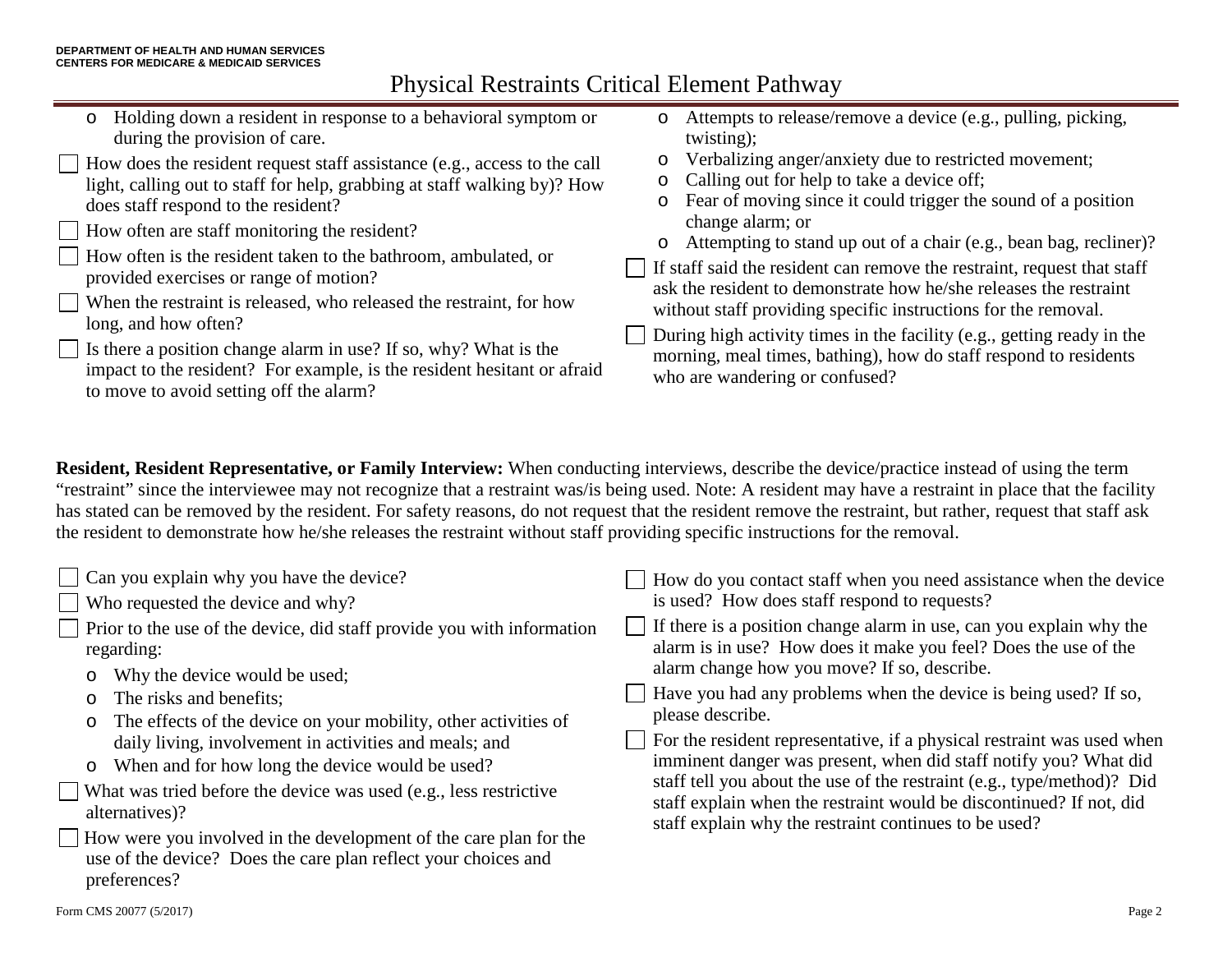**Staff Interviews (Nursing Aides, Nurses, DON, as appropriate):** When conducting interviews, describe the device/practice instead of using the term "restraint" since the interviewee may not recognize that a restraint was/is being used.

| Why is this device being used for this resident?                                                                                                                                                                                                                                                                                                                                                                                                                                                                                                                                                                                                                                                                                                                                                                                                           | Are you assigned to provide care for other residents that use                                                                                                                                                                                                                                                                                                                                                                                                                                                                                                                                                                                                                                                                                                                                                                                                                                                                                                                                           |
|------------------------------------------------------------------------------------------------------------------------------------------------------------------------------------------------------------------------------------------------------------------------------------------------------------------------------------------------------------------------------------------------------------------------------------------------------------------------------------------------------------------------------------------------------------------------------------------------------------------------------------------------------------------------------------------------------------------------------------------------------------------------------------------------------------------------------------------------------------|---------------------------------------------------------------------------------------------------------------------------------------------------------------------------------------------------------------------------------------------------------------------------------------------------------------------------------------------------------------------------------------------------------------------------------------------------------------------------------------------------------------------------------------------------------------------------------------------------------------------------------------------------------------------------------------------------------------------------------------------------------------------------------------------------------------------------------------------------------------------------------------------------------------------------------------------------------------------------------------------------------|
| Have you had any training on the use of device?                                                                                                                                                                                                                                                                                                                                                                                                                                                                                                                                                                                                                                                                                                                                                                                                            | devices/restraints? Describe how you manage your time to meet the                                                                                                                                                                                                                                                                                                                                                                                                                                                                                                                                                                                                                                                                                                                                                                                                                                                                                                                                       |
| How has the use of this device impacted how you provide care to this                                                                                                                                                                                                                                                                                                                                                                                                                                                                                                                                                                                                                                                                                                                                                                                       | residents' needs. Describe any training you've received in how to                                                                                                                                                                                                                                                                                                                                                                                                                                                                                                                                                                                                                                                                                                                                                                                                                                                                                                                                       |
| resident?                                                                                                                                                                                                                                                                                                                                                                                                                                                                                                                                                                                                                                                                                                                                                                                                                                                  | provide care for a resident with behavioral concerns?                                                                                                                                                                                                                                                                                                                                                                                                                                                                                                                                                                                                                                                                                                                                                                                                                                                                                                                                                   |
| When did the use of the device begin?                                                                                                                                                                                                                                                                                                                                                                                                                                                                                                                                                                                                                                                                                                                                                                                                                      | What are the facility's protocols for the use of the restraint/device                                                                                                                                                                                                                                                                                                                                                                                                                                                                                                                                                                                                                                                                                                                                                                                                                                                                                                                                   |
| What is the rationale (i.e., medical symptoms) for selecting this                                                                                                                                                                                                                                                                                                                                                                                                                                                                                                                                                                                                                                                                                                                                                                                          | (e.g., restraint policy)?                                                                                                                                                                                                                                                                                                                                                                                                                                                                                                                                                                                                                                                                                                                                                                                                                                                                                                                                                                               |
| device?                                                                                                                                                                                                                                                                                                                                                                                                                                                                                                                                                                                                                                                                                                                                                                                                                                                    | If there is a personal alarm or position change alarm in use, why is                                                                                                                                                                                                                                                                                                                                                                                                                                                                                                                                                                                                                                                                                                                                                                                                                                                                                                                                    |
| What are the risks and benefits of using the device for this resident?                                                                                                                                                                                                                                                                                                                                                                                                                                                                                                                                                                                                                                                                                                                                                                                     | the alarm used? What is the impact to the resident? For example, is                                                                                                                                                                                                                                                                                                                                                                                                                                                                                                                                                                                                                                                                                                                                                                                                                                                                                                                                     |
| What measures were attempted before the device was started?                                                                                                                                                                                                                                                                                                                                                                                                                                                                                                                                                                                                                                                                                                                                                                                                | the resident hesitant or afraid to move to avoid setting off the alarm?                                                                                                                                                                                                                                                                                                                                                                                                                                                                                                                                                                                                                                                                                                                                                                                                                                                                                                                                 |
| How often is the device applied, for how long, and under what<br>circumstances is it to be used?<br>How often is the device removed?<br>How do you respond to the resident's request to remove the device?<br>If you observe the resident trying to remove the device, verbalizing<br>anger/anxiety, calling out for help to take the device off, pulling,<br>picking, or twisting at the device; ask staff: How often does this<br>occur? Has this been reported and to whom? Were care plan changes<br>made and implemented?<br>How do you monitor the resident when the device is used?<br>What is the resident's functional ability (e.g., bed mobility and<br>transfer ability to and from bed or chair, and to stand and toilet)?<br>Has the resident had any physical or psychosocial changes related to<br>the use of the device? If so, describe. | For licensed staff, ask:<br>How do you supervise staff to assure that the device is applied<br>correctly and released, as ordered?<br>If the resident had any physical or psychosocial changes related to<br>the use of the device, how were care-planned interventions revised<br>to address the changes? Was the attending practitioner notified of<br>changes? What was the response?<br>How often do you evaluate and assess the resident to determine the<br>ongoing need for the use of the restraint for the treatment of the<br>medical symptoms?<br>What is the plan for reducing the use of the device, including<br>ongoing assessment of the resident, revising the plan as necessary,<br>and attempting other interventions to minimize or eliminate the use<br>of the restraint? What was the resident's response to other<br>interventions?<br>How are staff assigned to monitor, care for, and be familiar with<br>residents' behaviors (e.g., the number, location, and consistency of |

staff assigned across different shifts/units)?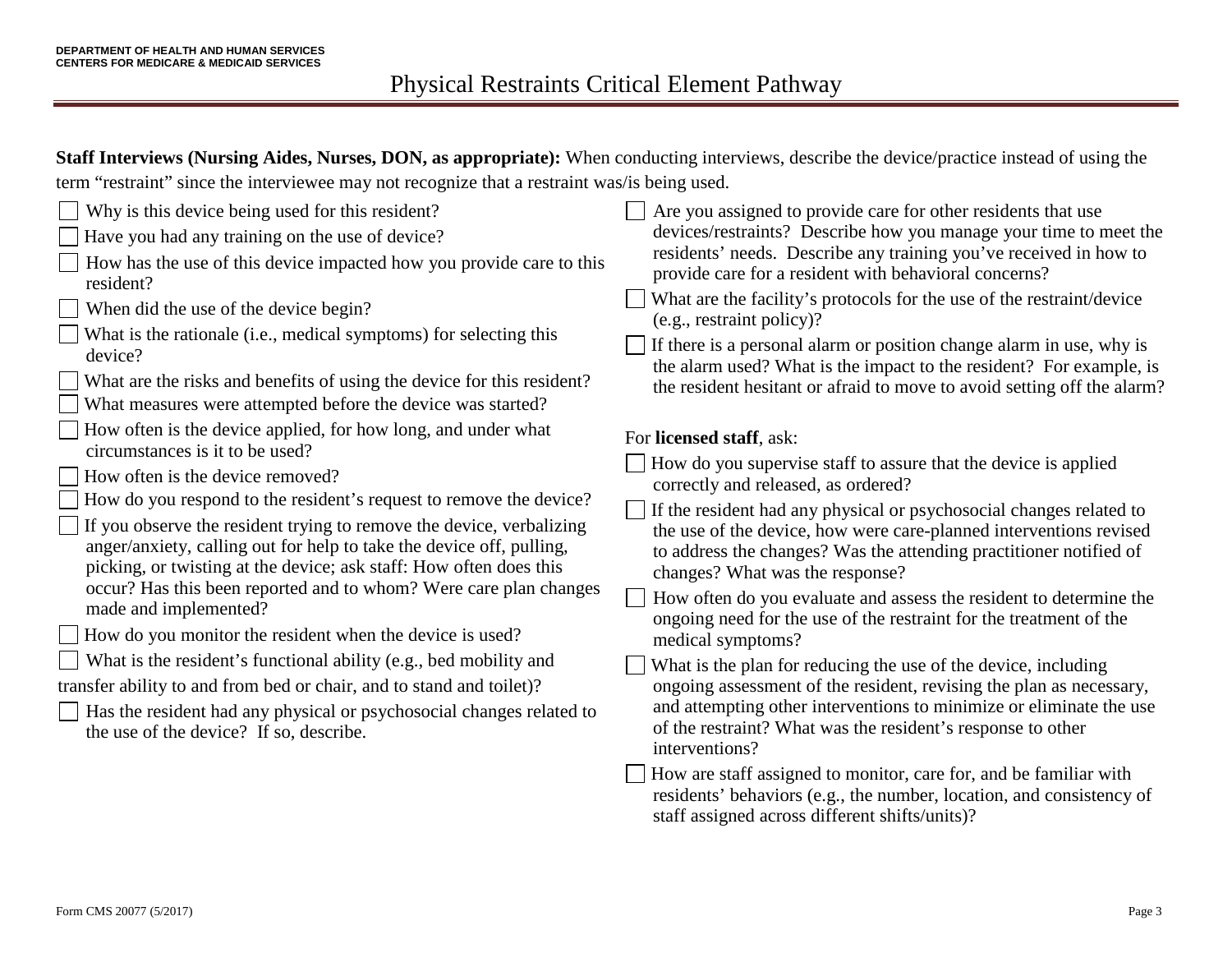**Record Review** (Review the resident's record to determine):

What is the specific medical symptom justifying the use of the restraint or device that restricts the resident's movement (physically or psychosocially).  $\Box$  If the assessment identified whether the medical symptom could be eliminated or reduced, without the use of the device. What risks and benefits, if any, were identified for the use of the device. What interventions, including less restrictive alternatives, were attempted and whether the interventions were successful in meeting the resident's assessed needs. What information was provided and when to the resident or representative regarding the identification of a medical symptom requiring the use of the device, the risks and/or benefits, the least restrictive interventions, and when and for how long the device was going to be used. Whether the resident/resident representative was involved in the development of the care plan related to the use of the device in accordance with his/her preferences and choices. What is the resident's current functional ability including strength and balance such as bed mobility, ability to transfer between bed or chair, and to stand or go to the bathroom. Whether there was a decline in physical or psychosocial functioning that may be related to the use of device (e.g., decline in ROM, pain, hydration, weight loss, continence status, muscle strength or balance, confusion, withdrawal, agitation, or depression) and if so, whether the care planned interventions were revised and implemented to address the decline. Whether the resident had any injuries, or potential injuries, that occurred during the use of the device and if so, the facility's response. Whether there was a "significant change" in the resident's condition (i.e., will not resolve itself without intervention by staff or by implementing standard disease-related clinical interventions; impacts more than one area of health; requires IDT review or revision of the care plan) and if so, if and when the MDS significant change comprehensive assessment was conducted. Who provides monitoring for the use of the device and how monitoring is provided for the implementation of interventions, such as when and how often the device is released and assistance provided for going to the bathroom, ambulation, and ROM. What ongoing assessment and evaluation for the treatment of the medical symptom was conducted related to the use of the device. What interventions have been attempted and evaluated to minimize/eliminate the use of the device and address the medical symptom/underlying problems causing the medical symptom. Whether there is any indication that the device is used for the purpose of discipline or staff convenience.  $\Box$  If concerns are identified, review the facility policy related to the use of restraints or the device. If a position change alarm is in use, what is the rationale for its use, and impact on the resident.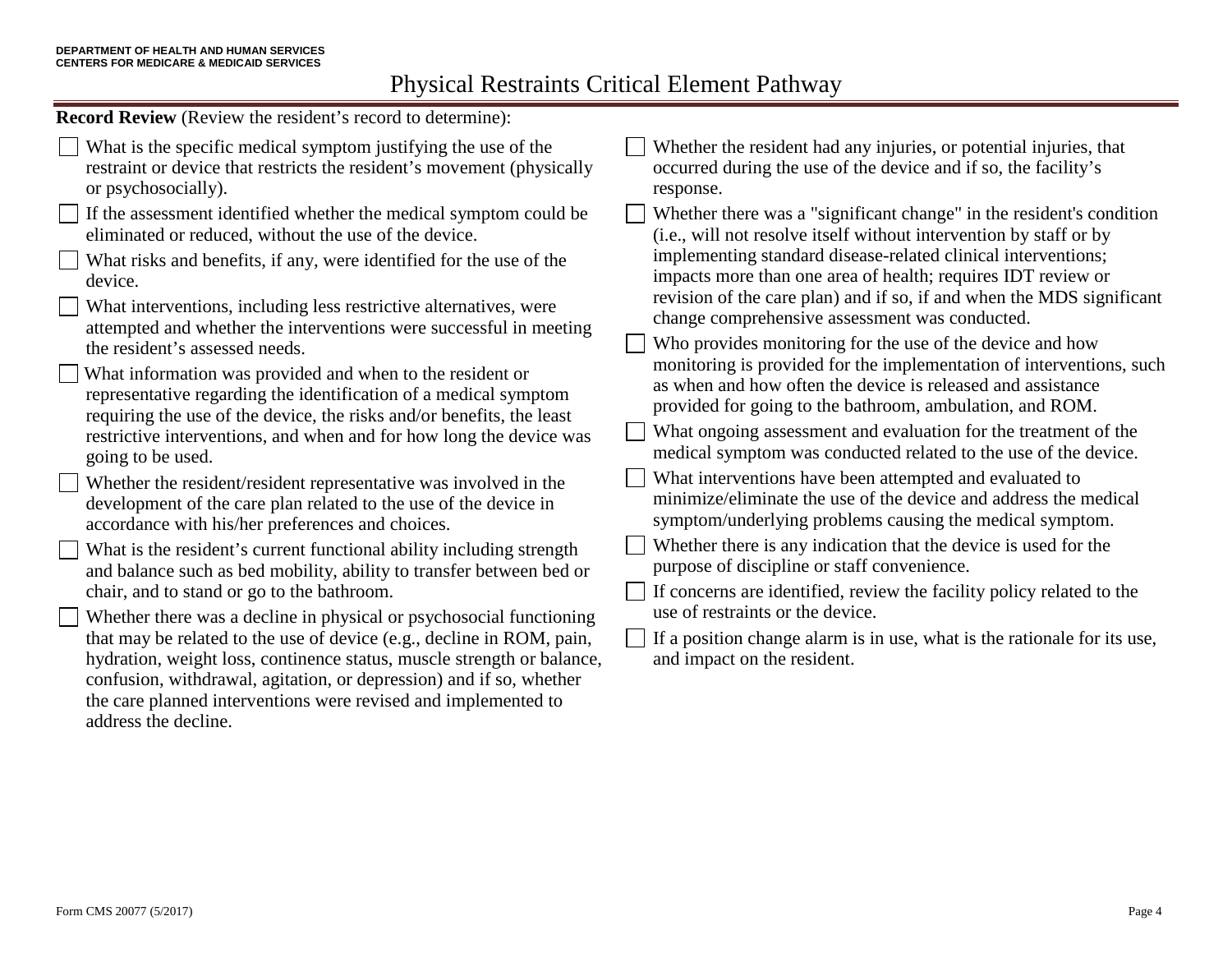### **Critical Element Decisions:**

- 1) Did the facility ensure all of the following:
	- Ensure that the resident is free from physical restraints imposed for discipline or staff convenience;
	- Identify the medical symptom being treated when using a device or a facility practice that meets the definition of physical restraint;
	- Define and implement interventions according to standards of practice during the use of a physical restraint that is used for treatment of a medical symptom;
	- Provide the least restrictive restraint for the least time possible;
	- Provide ongoing monitoring and evaluation for the continued use of a physical restraint to treat a medical symptom; and
	- Develop and implement interventions for reducing or eventually discontinuing the use of the restraint when no longer required to treat a resident's medical symptoms?

If No, cite F604

2) For newly admitted residents and if applicable based on the concern under investigation, did the facility develop and implement a baseline care plan within 48 hours of admission that included the minimum healthcare information necessary to properly care for the immediate needs of the resident? Did the resident and resident representative receive a written summary of the baseline care plan that he/she was able to understand? If No, cite F655

NA, the resident did not have an admission since the previous survey OR the care or service was not necessary to be included in a baseline care plan.

3) If the condition or risks were present at the time of the required comprehensive assessment, did the facility comprehensively assess the resident's physical, mental, and psychosocial needs to identify the risks and/or to determine underlying causes, to the extent possible, and the impact upon the resident's function, mood, and cognition?

If No, cite F636

NA, condition/risks were identified after completion of the required comprehensive assessment and did not meet the criteria for a significant change MDS OR the resident was recently admitted and the comprehensive assessment was not yet required.

4) If there was a significant change in the resident's status, did the facility complete a significant change assessment within 14 days of determining the status change was significant?

If No, cite F637

NA, the initial comprehensive assessment had not yet been completed therefore a significant change in status assessment is not required OR the resident did not have a significant change in status.

5) Did staff who have the skills and qualifications to assess relevant care areas and who are knowledgeable about the resident's status, needs, strengths and areas of decline, accurately complete the resident assessment (i.e., comprehensive, quarterly, significant change in status)? If No, cite F641